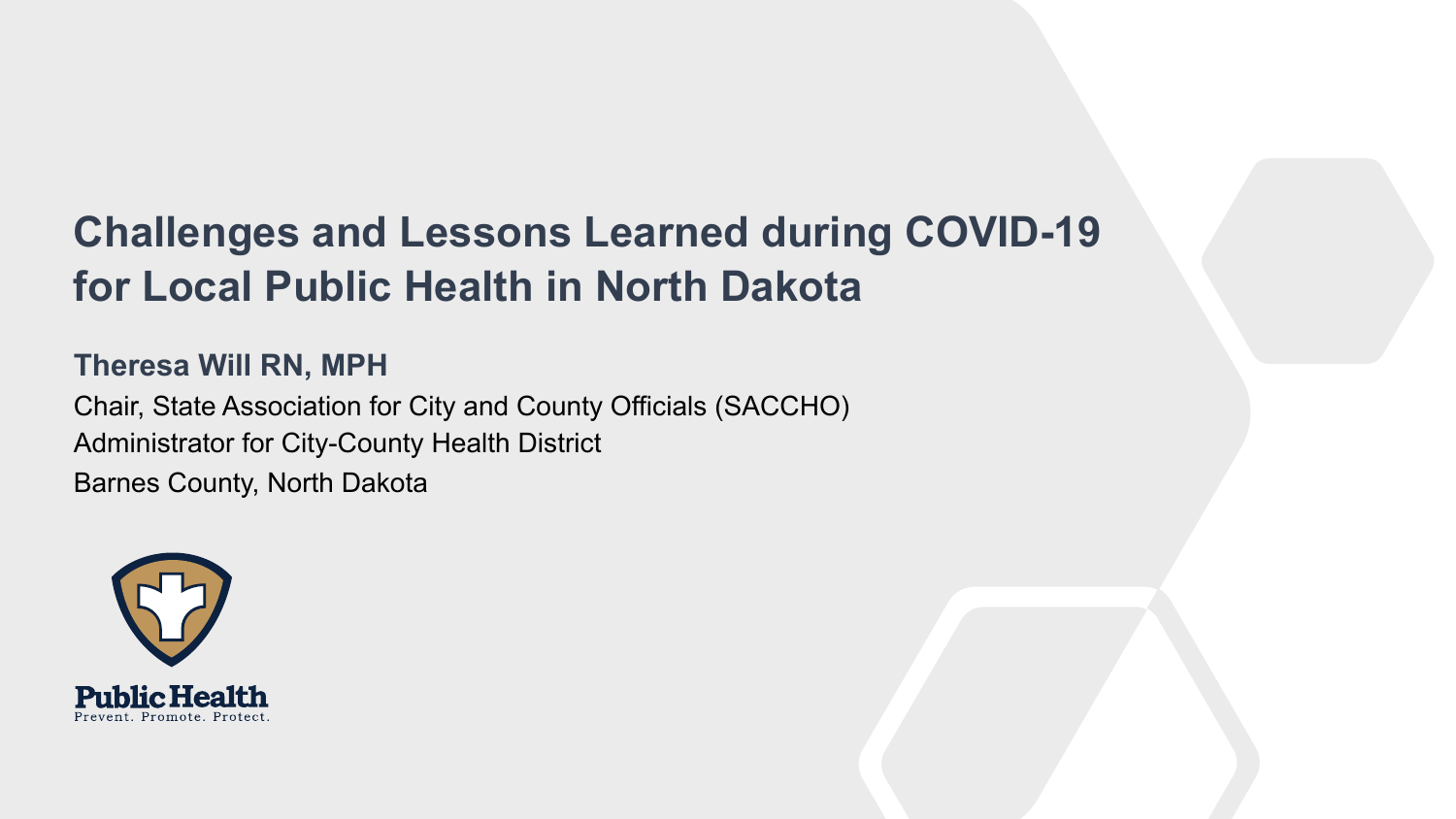# **Overview**

Welcome!

Pandemic challenges, gaps and lessons learned

What's next?

#### Questions

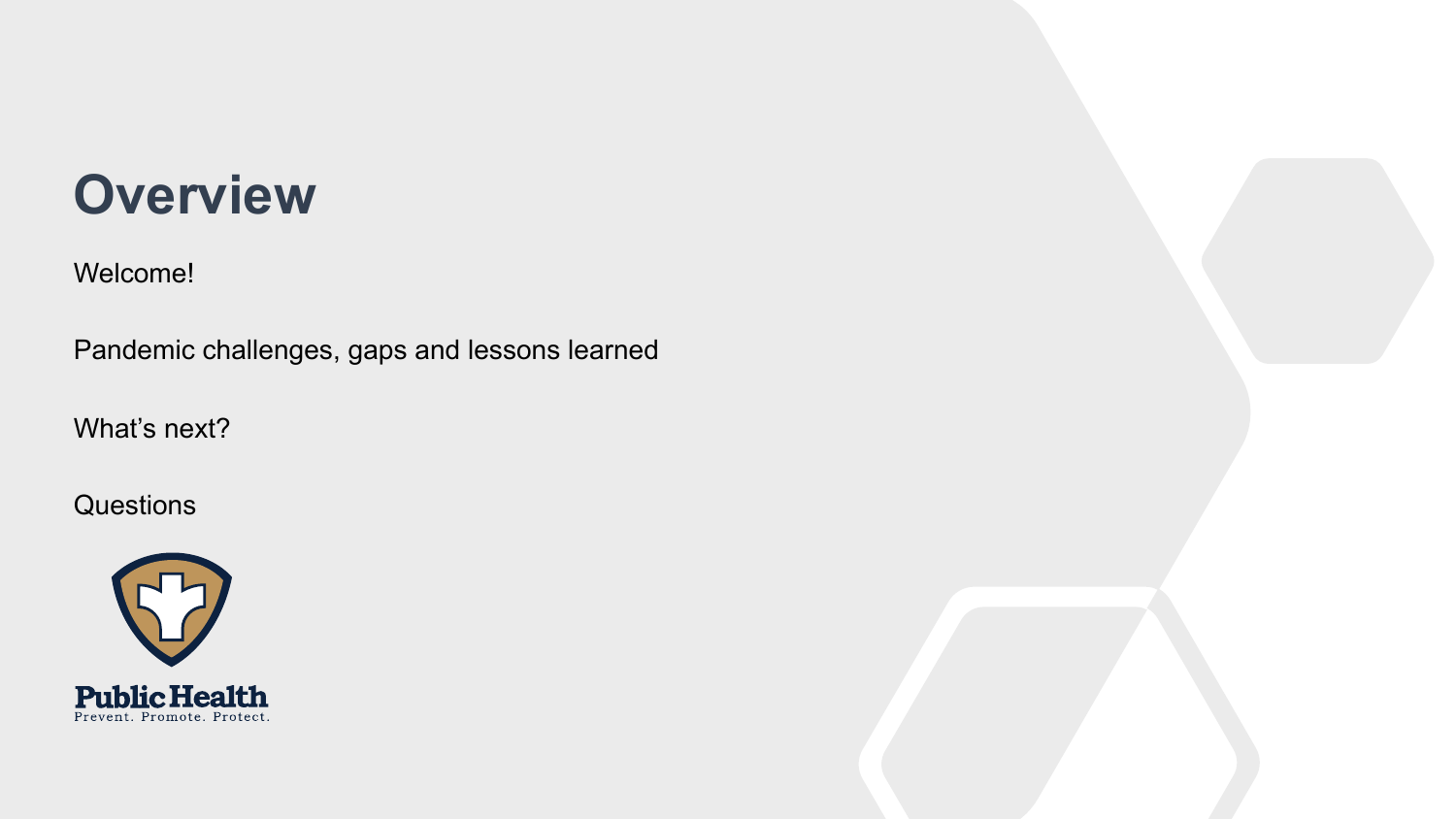

Prevent. Promote. Protect.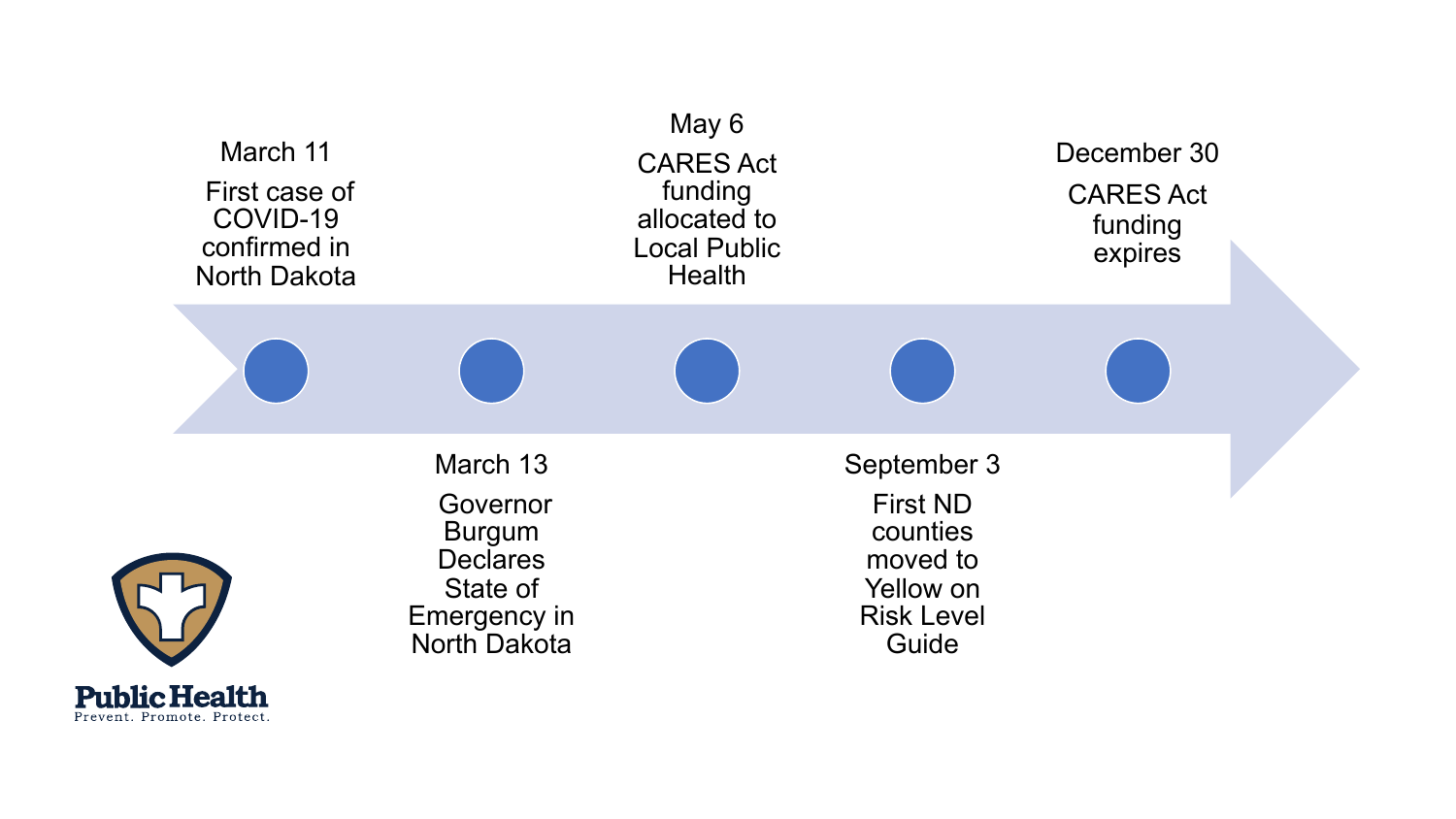# **Communication**

### *Messages Must be Culturally Competent & Repeated*

- Stood up Emergency Operation Centers locally
- Arranged public information briefs and EOC meetings
- Advised City and County leaders on policy to protect public health
- Rural communities need to hear messages from trusted sources
- Began collecting and sharing local data
- Initiated public education & awareness





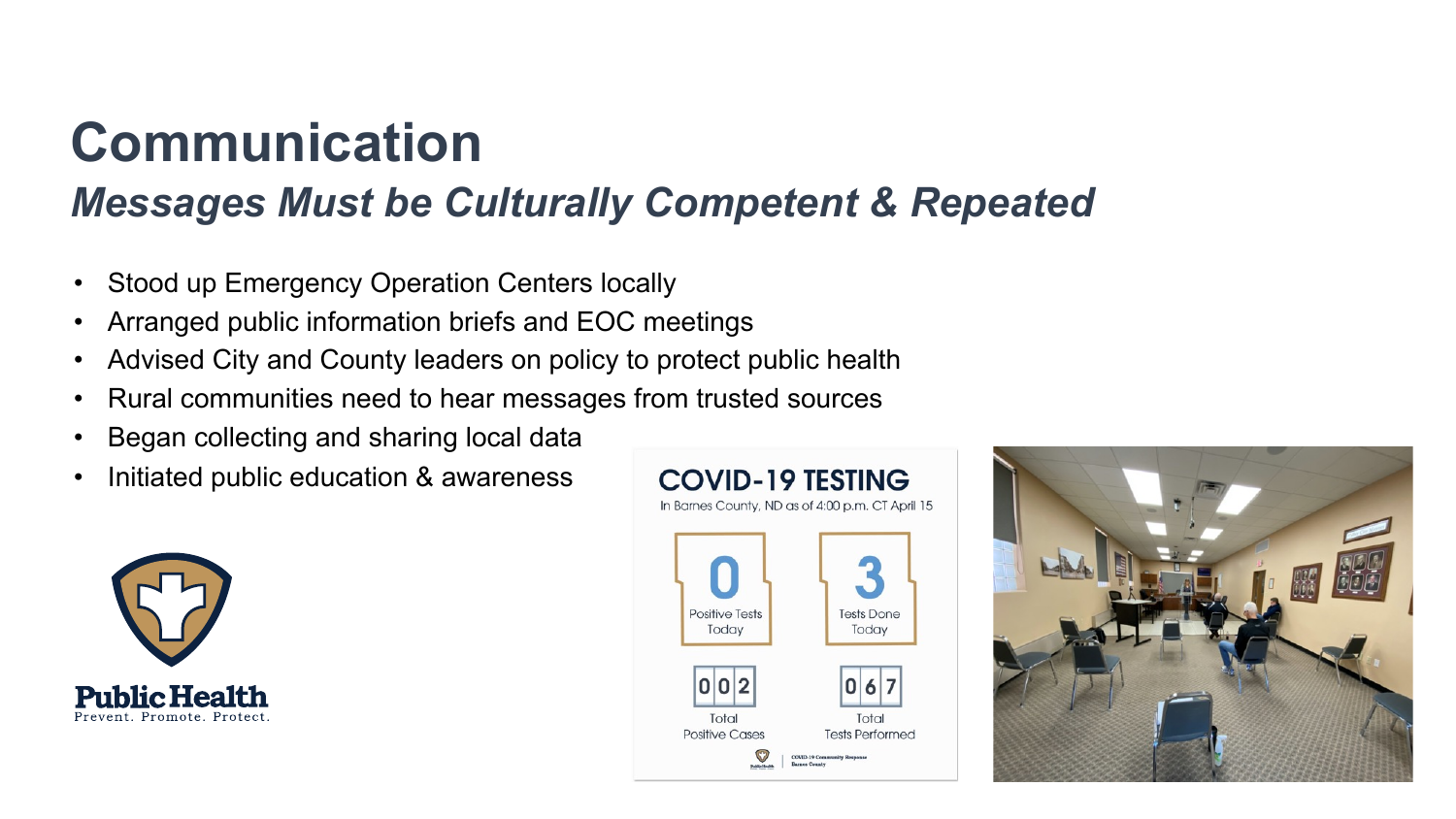# **Collaboration**

#### *Community Partnerships are Greatest Capital*

- EOC meetings allowed us to identify local protective factors
- Collaborated with rural healthcare providers to identify resources
- Leveraged community partnerships to unify local emergency response
- Challenged by access to testing, personal protective equipment, local healthcare capacity, economic impacts, community re-start planning



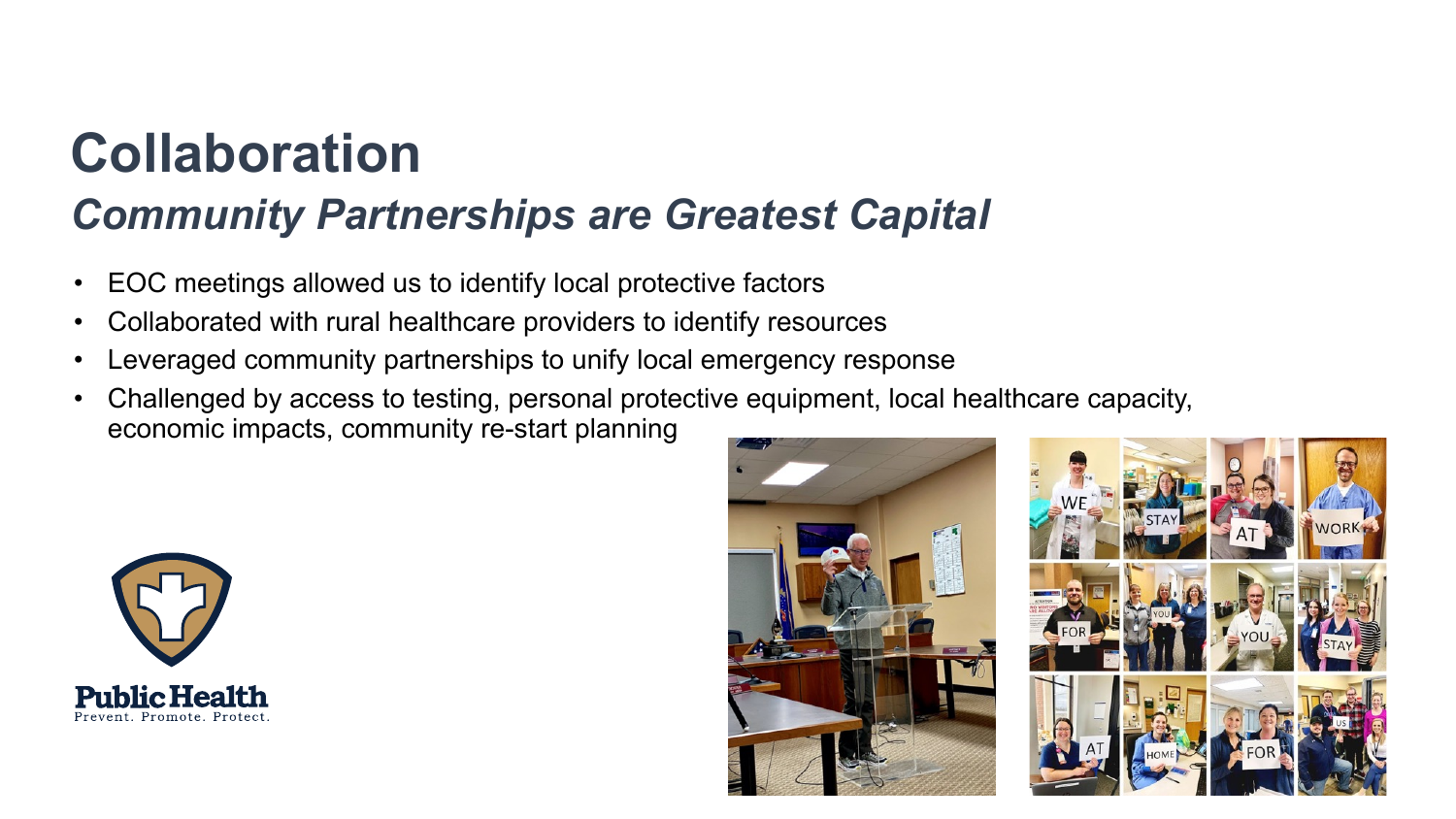# **Equity**  *We Must Double-down on Addressing Social D.o.H*

- Identifying unintended disparities created or exacerbated throughout COVID response
- Need to shift focus on how we inspire individual cooperation with guidelines, not how we force the public to comply
- We don't yet understand the full impact of the pandemic
- To avoid inequitable protection during the next emergency, we must recommit to our work on health in all policies



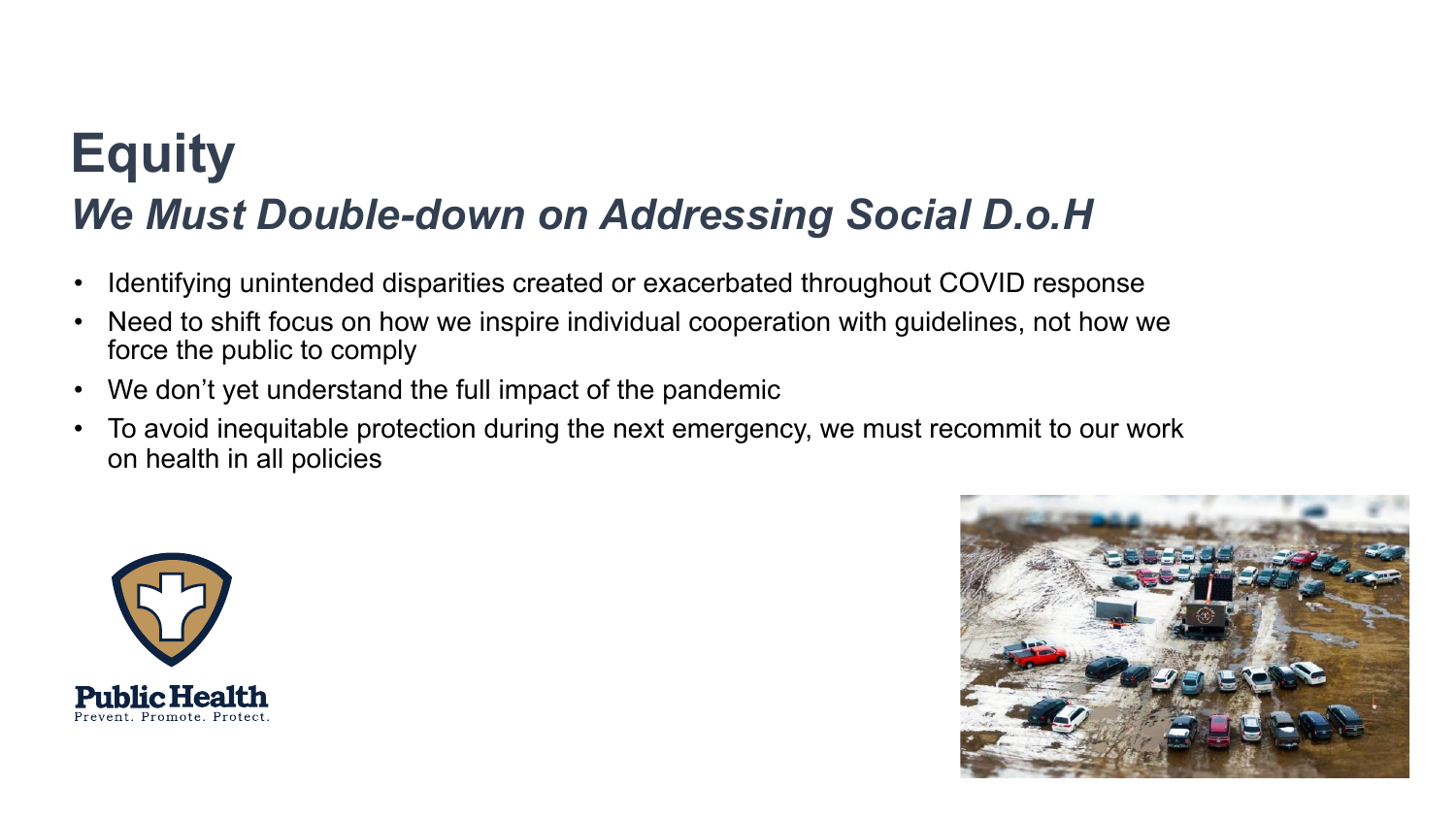## **Funding** *We Must Secure Political Capital and Flexible \$\$\$*

- Crisis highlighted gaps in public health systems at federal, state, local levels
- Response became politicized, funding was delayed
- Local budgets covered response for weeks; questionable reallocation of existing \$
- Had to project & request funding before we understood local response needs
- Current funding expires on December 30; still no sign of a federal compromise

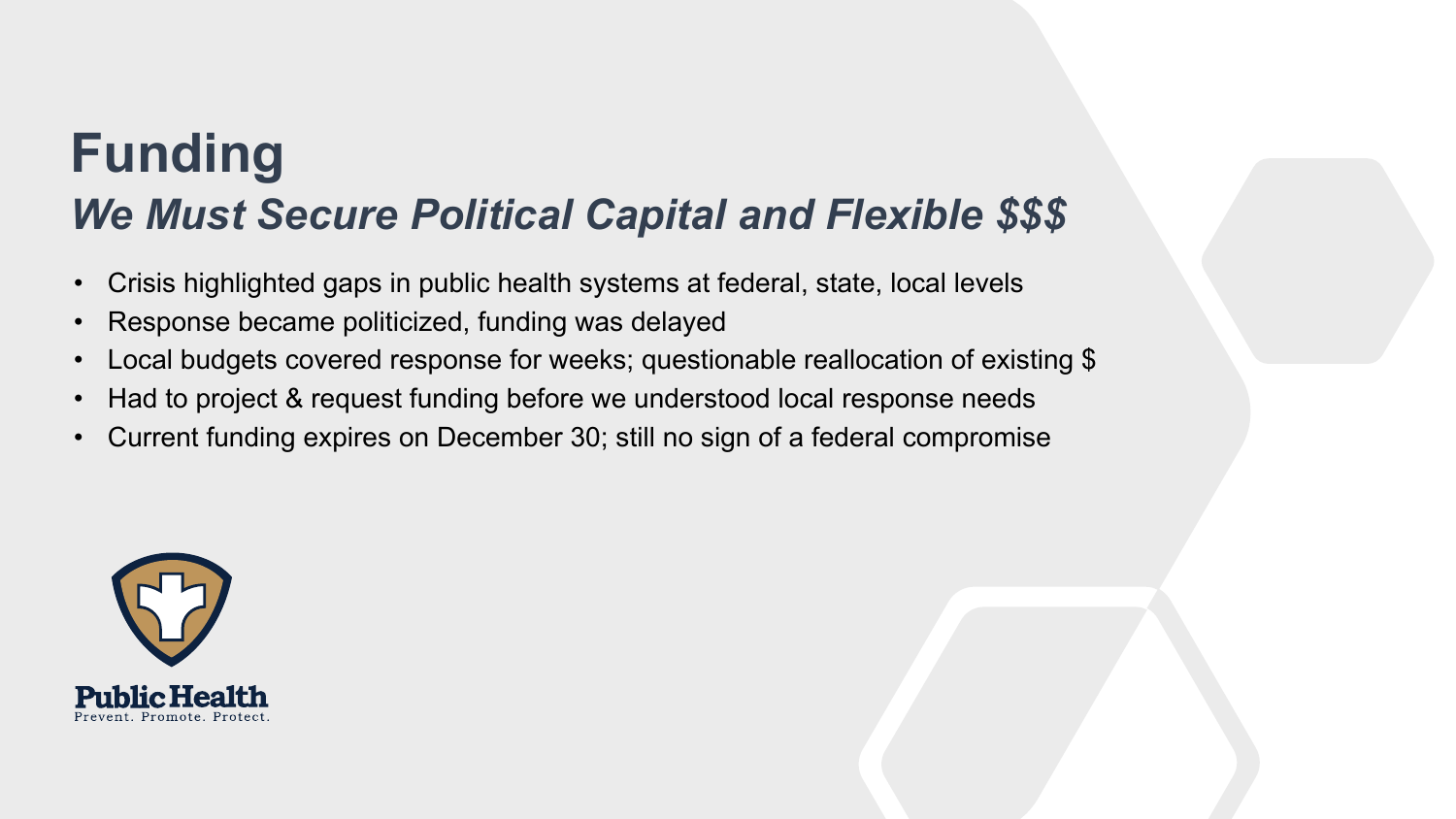## **Infrastructure**

#### *Chronic Underfunding of PH Created Extreme Gaps*

- Existing Lifesize system for emergency management helped support collaboration
- Local caches of PPE & emergency response supplies extremely limited
- FIT testing for respirators was rarely implemented in local healthcare facilities, created burden on LPHU's to arrange
- Rural LPHU's have experienced a crash course in emergency management
- Local agencies calling on PH to secure PPE and supplies, to guide their policies and give "blessings"
- Long wait on systems from state Ex) TestReg, PrepMod, Dynamics



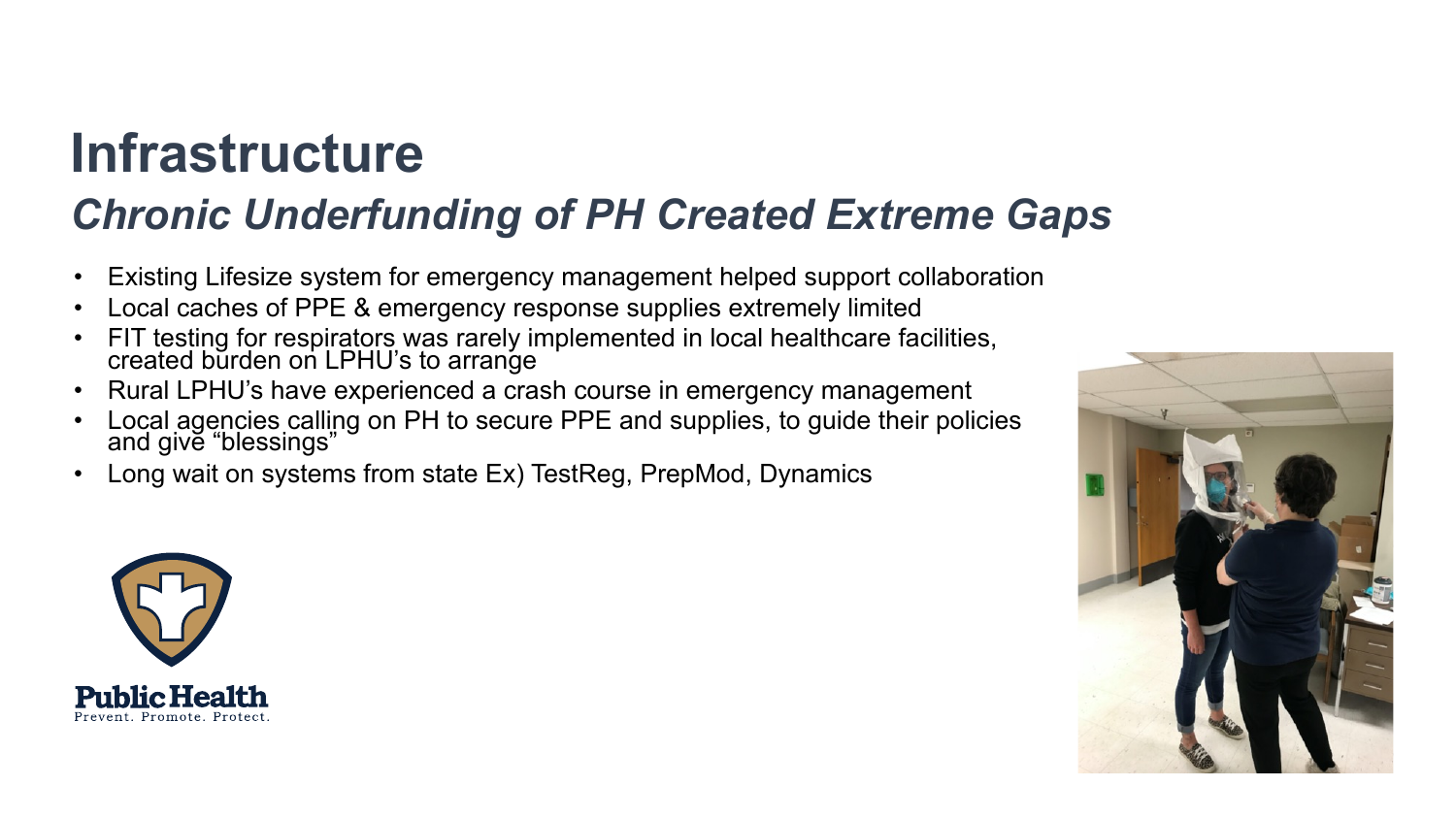## **Innovation**  *We Must Adapt to Galvanize Public Confidence*

- Embracing technology's role in our pandemic response
- Rural communities innovate to offer testing & immunizations...sometimes in a big old barn
- PPE shortages inspired local innovation...3D printing face shield bases



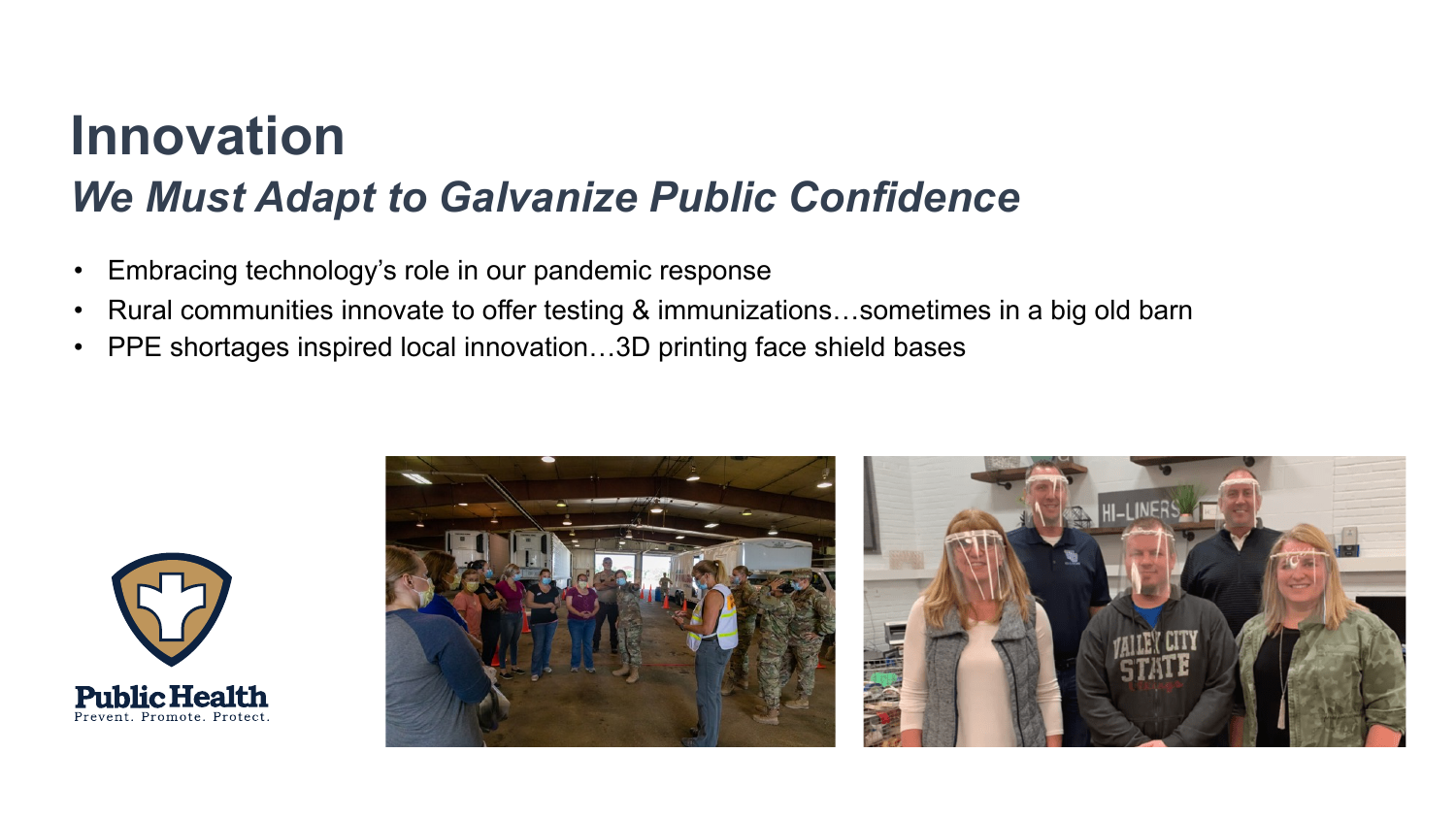## **Leadership** *Securing LPH Role as Chief Health Officer*

- Pandemic has increased awareness of public health
- We have seen increase in social media followers, communication with our office, increased space for us at the table
- Three State Health Officers since mid-March, position currently open
- We need apolitical support to carry out our mission locally

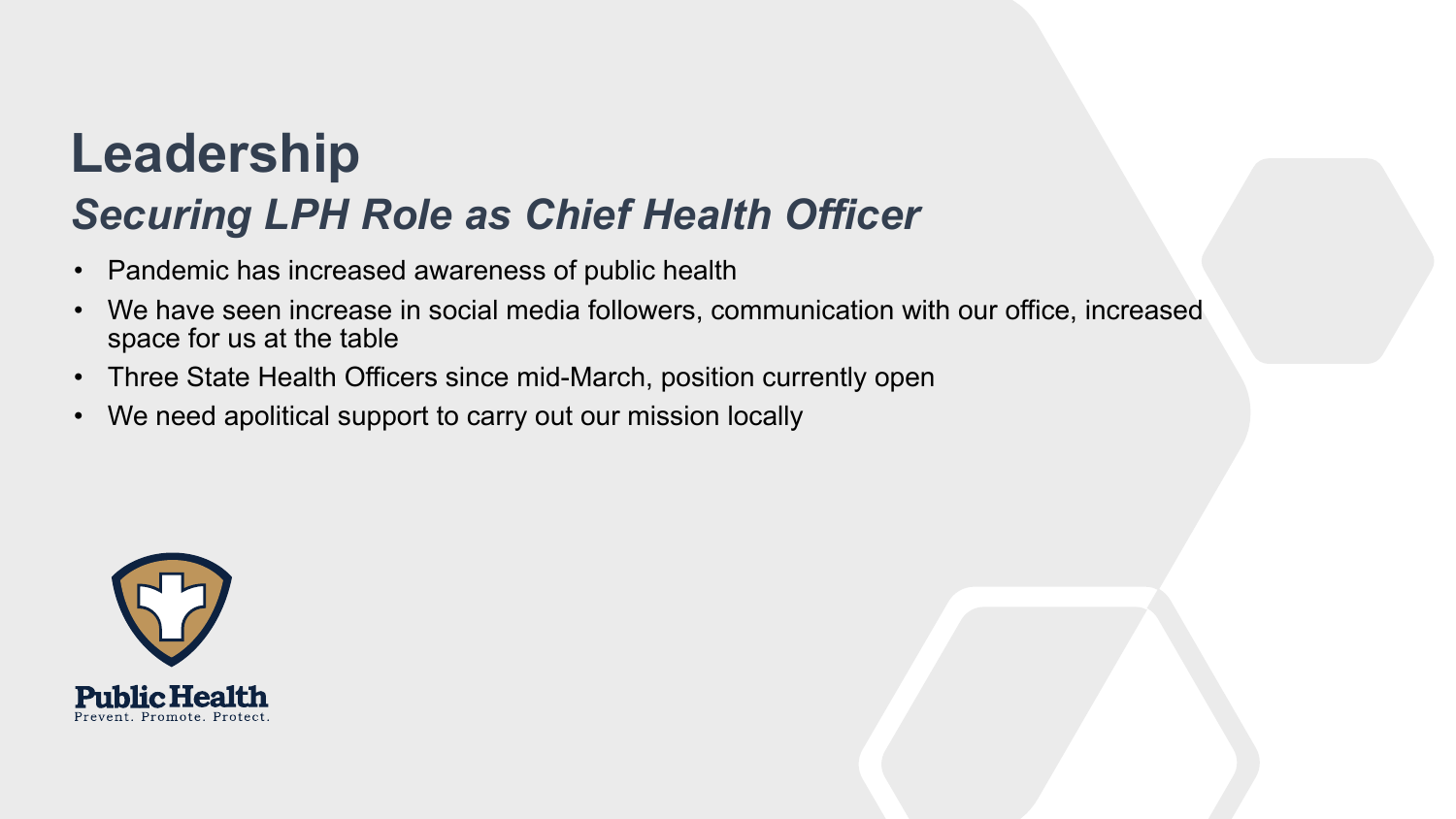# **Workforce**

#### *We Must Protect and Invest in Rural Human Resources*

- Rural communities face healthcare staffing shortages in ordinary times
- LPHU's have increased staffing to support local response efforts: school nurses, contact tracers, registered nurses, administrative support
- Health systems cutting hours, while LPHU staff started to burn out
- To address gaps, we ought to invest in the professional development of our rural Public Health leaders

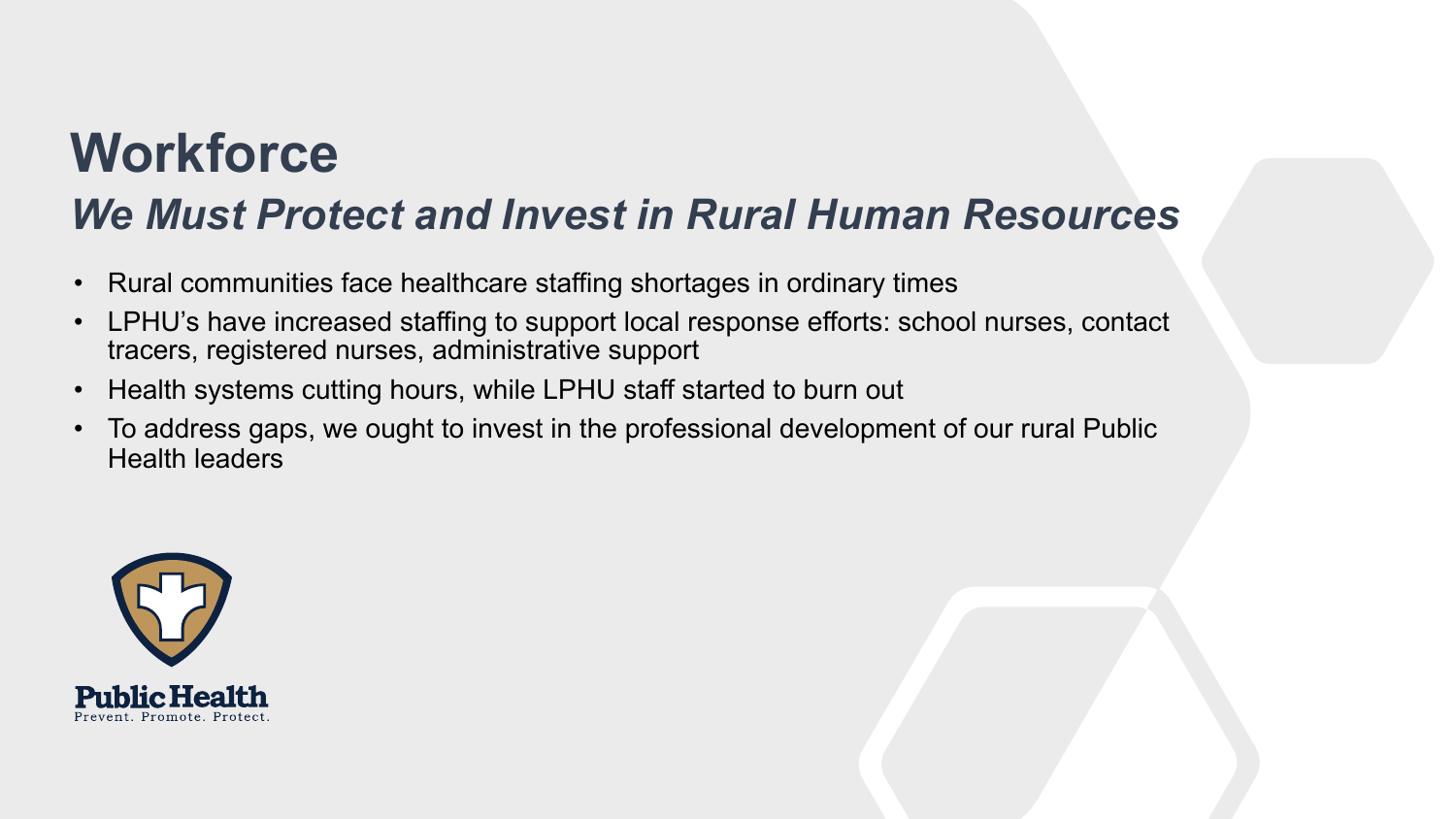## **What's Next?** *Preventing a Twin-demic*

- Working to increase Influenza vaccination rates and protect our most vulnerable
- Have seen increased demand for Influenza immunizations
- Preparing for local COVID-19 vaccine deployment, in the absence of allocated \$\$\$
- Increasing education and awareness around safety/efficacy of COVID-19 vaccine